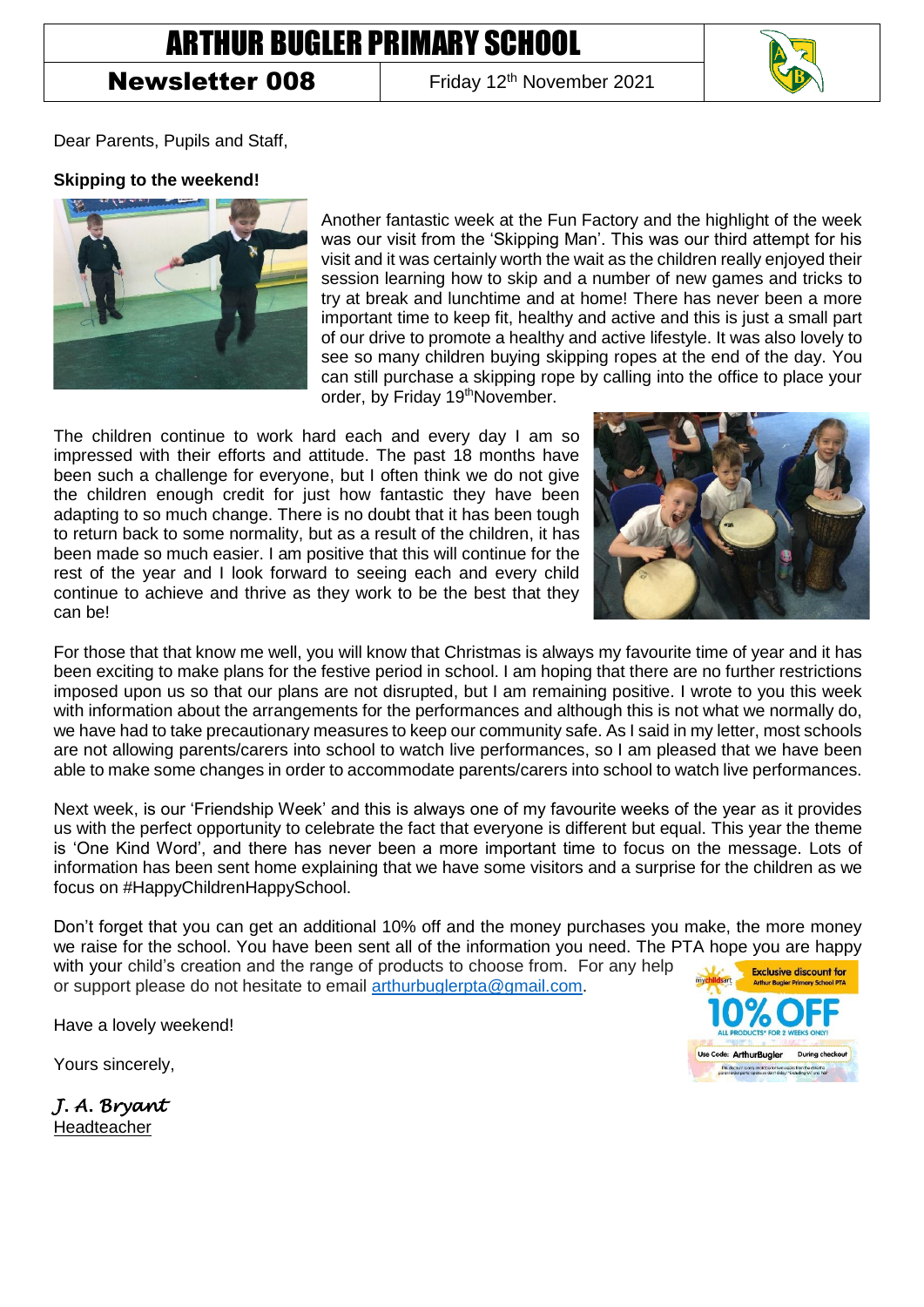|  | <b>ATTENDANCE</b>                      |          |                                  |        |
|--|----------------------------------------|----------|----------------------------------|--------|
|  | <b>Lower School</b>                    | Class 8  | <b>Miss</b><br><b>McGoldrick</b> | 98%    |
|  | <b>Upper School</b>                    | Class 14 | <b>Mr Heard</b>                  | 99.35% |
|  | <b>Congratulations to all classes!</b> |          |                                  |        |
|  | <b>Whole School Attendance</b>         |          | 96.40%                           |        |

| THIS SCHOOL IS A | <b>Nut Free School</b>                                                   |
|------------------|--------------------------------------------------------------------------|
| <b>NUT</b>       | This is a reminder that we are a 'No Nut' school and children should not |
| $\circ$          | be sent into school with any items containing nuts, including snack bars |
| <b>ZONE!</b>     | or sandwiches containing Chocolate Spread or Nutella.                    |

| <b>Car Engines</b>                                                                                                                                                                                                                        |
|-------------------------------------------------------------------------------------------------------------------------------------------------------------------------------------------------------------------------------------------|
| For the safety of our community please remember to turn your engine off<br>whilst waiting outside the school. This is particularly important at the end<br>of the day as there are more adults and children walking in the local<br>area. |



### **Safeguarding Concerns**

If you ever have any safeguarding concerns please contact the office via email using [admin.abp@osborne.coop.](mailto:admin.abp@osborne.coop) The email should be for the attention of a Designated Safeguarding Lead. As a school we have a responsibility to keep everyone safe so please get in touch sooner rather than later if you are concerned.

| LETTERS SENT HOME / E-MAILED THIS WEEK<br>All Years - Crossing Patrol is back<br>All Years - Royal Mint Writing Competition<br>All Years - Friendship Week<br>All Years - Parent Governor Vacancy<br><b>All Years - Parent View</b><br>All Years - Christmas Artwork<br>All Years - Diary Date Changes<br>All Years - Christmas Performances<br><b>All Years - Community Support News</b><br>Year 6 – End of the Year Arrangements |
|------------------------------------------------------------------------------------------------------------------------------------------------------------------------------------------------------------------------------------------------------------------------------------------------------------------------------------------------------------------------------------------------------------------------------------|
|                                                                                                                                                                                                                                                                                                                                                                                                                                    |